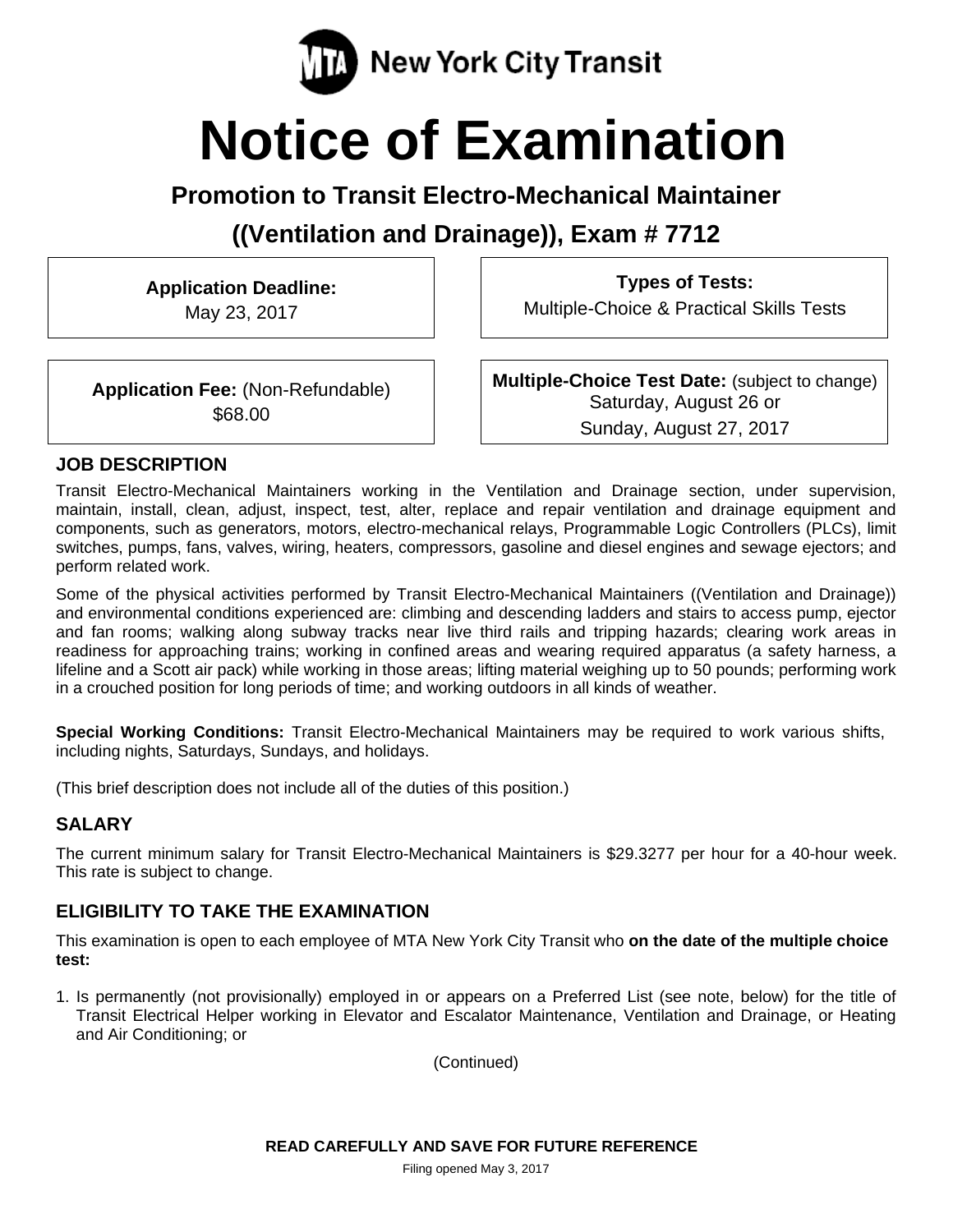## **ELIGIBILITY TO TAKE THE EXAMINATION (CONTINUED)**

- 2. Is employed in the Non-Competitive title of Transit Electrical Apprentice and has satisfactorily completed the 3 year Transit Electrical Apprentice program in Elevator and Escalator Maintenance, Ventilation and Drainage, or Heating and Air Conditioning; and
- 3. Is not otherwise ineligible.

(Note: A "Preferred List" is a civil service list which is only for certain former permanent incumbents of the eligible title who have rehiring rights.)

This examination is also open to employees who were appointed to an eligible title pursuant to New York State Civil Service Law, section 55-a, and who meet all other eligibility requirements.

You are responsible for determining whether you meet the eligibility requirements for this examination prior to submitting the *Application*. If you do not know if you are eligible, check with **your department's Human Resources representative.** You may be given the test before we verify your eligibility. If you are marked "Not Eligible," your application fee will **not** be refunded and you will **not** receive a score.

This examination is **not** open to employees of MaBSTOA or MTA Bus Company, or to employees of any MTA agency other than MTA New York City Transit.

#### **REQUIREMENTS TO BE PROMOTED**

**From the competitive title of Transit Electrical Helper:** At the time of promotion, you must have completed your probationary period in the eligible title and you must be permanently employed in that title or your name must appear on a "Preferred List" for that eligible title as indicated in the above "Eligibility to Take the Examination" section. Additionally, you must have served permanently in the eligible title for at least one year. Time served prior to a break in service of more than one year will not be credited.

**From the non-competitive title of Transit Electrical Apprentice:** At the time of promotion, you must be employed in the respective section in which you were trained: Ventilation and Drainage, Heating and Air Conditioning, or Elevator and Escalator Maintenance.

**Driver License Requirement:** At the time of promotion, you must possess:

- 1. A Class B Commercial Driver License (CDL) valid in the State of New York with an endorsement for hazardous materials and no restrictions that would disqualify you from performing the duties of this position; or
- 2. A motor vehicle driver license valid in the State of New York and a learner permit for a Class B Commercial Driver License (CDL) valid in the State of New York with an endorsement for hazardous materials and no restrictions that would disqualify you from performing the duties of this position.

If you qualify under "2" above, your promotion will be subject to the receipt of the Class B Commercial Driver License (CDL) valid in the State of New York, with an endorsement for hazardous materials and no disqualifying restrictions within six months of promotion.

The CDL, as described, must be maintained for the duration of your employment in the Ventilation and Drainage section. If you have moving violations, a license suspension or an accident record, you may be disqualified.

**Drug Screening Requirement:** You must pass a drug screening in order to be promoted and if promoted, you will be subject to random drug and alcohol tests for the duration of your employment. Additionally, if you have tested positive on a drug or alcohol test or had a refusal to test during pre-employment or while employed by a Federal DOT-regulated employer during the applicable period, you must have completed the Substance Abuse Professional (SAP) process required by federal law in order to be appointed to this safety-sensitive position.

(Continued)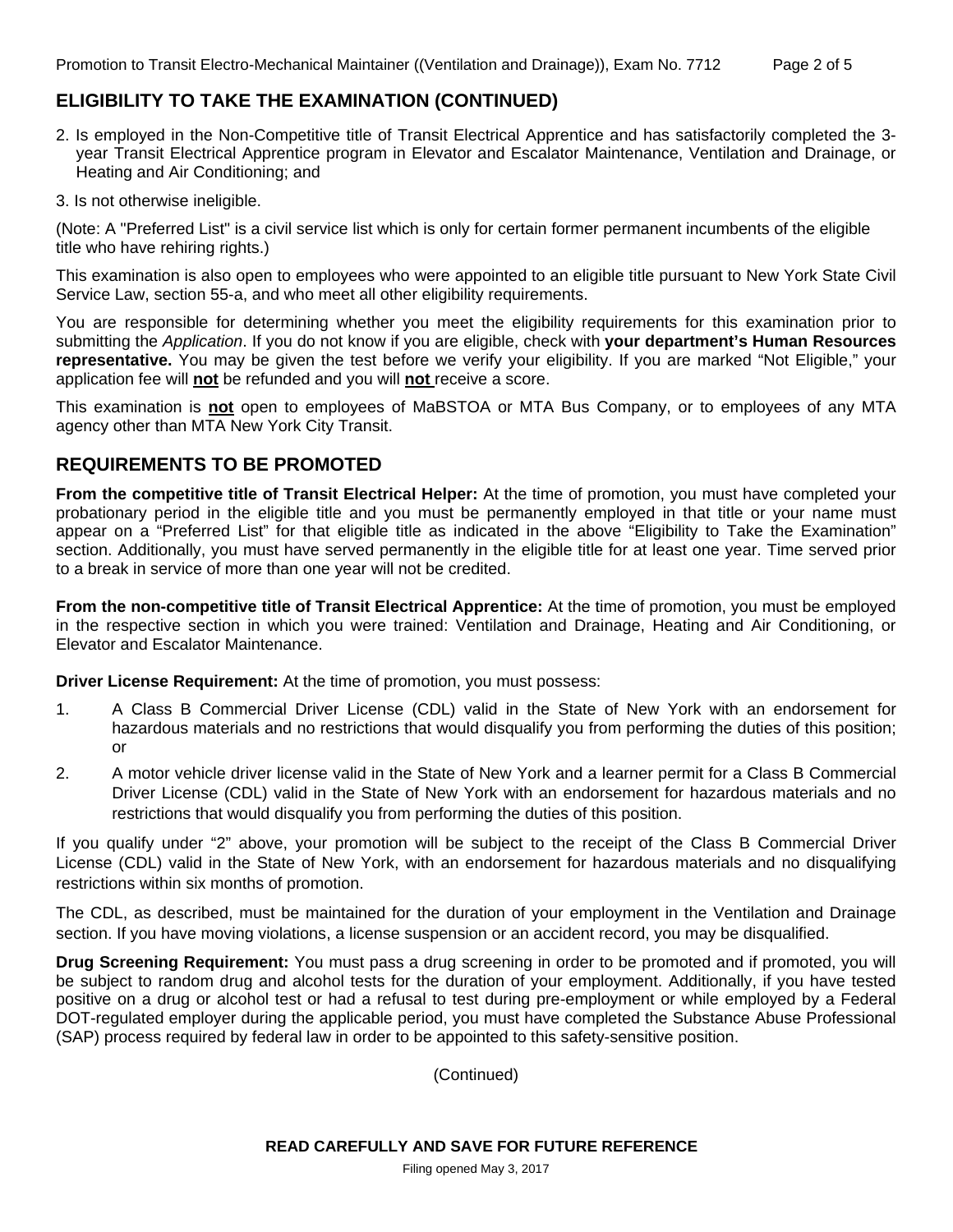#### **HOW TO SUBMIT AN APPLICATION AND PAY THE APPLICATION FEE**

If you believe you meet the eligibility requirements, submit an application online by the last day of the application period unless you are requesting a Fee Waiver. Applicants who wish to request a Fee Waiver should refer to the "How to Submit an Application When Requesting a Fee Waiver" section below.

**Application Fee:** This fee is generally not refundable. Under special circumstances, you may be entitled to a refund. You should refer to the Department of Citywide Administrative Services ("DCAS") Exam Regulations to determine if you are entitled to a refund prior to requesting a refund. You can refer to the bottom of the last page of this Notice of Examination for instructions on how to obtain a copy of the DCAS Exam Regulations.

#### **Online Applications:**

1. Apply using the "BSC" employee portal at: www.mymta.info by the last day of the application period.

2. You must pay the application fee via payroll deduction. Applicants who request a fee waiver must apply by mail.

3. You will be sent a confirmation email after you complete your application and pay the application fee.

Computers with internet access are available on a limited basis at branches of the New York Public Library, the Brooklyn Public Library and the Queens Library to patrons with a valid library card.

#### **HOW TO SUBMIT AN APPLICATION WHEN REQUESTING A FEE WAIVER**

Applicants who wish to request a Fee Waiver must obtain an *Application* in person at the MTA New York City Transit Exam Information Center as indicated below and must submit the *Application* and required forms by mail to the address in the Correspondence section below **by the last day of the application period.**

MTA New York City Transit will not accept applications in person. Additional information on requesting an application fee waiver is available with the *Application.* 

**MTA New York City Transit Exam Information Center**: Open Monday through Friday, from 9 AM to 3 PM, in the lobby at 180 Livingston Street, Brooklyn, New York. Directions: take the A, C, F, or R trains to the Jay Street-Metro Tech Station, or the 2, 3, or G train to the Hoyt Street Station.

#### **ADMISSION LETTER**

An *Admission Letter* will be mailed to you about 10 days before the date of the multiple-choice test. If you do not receive an *Admission Letter* at least 4 days before the date of the multiple-choice test you may obtain a duplicate letter at the MTA New York City Transit Exam Information Center (as indicated above). A paper copy of the *Admission Letter* is your ticket for admission to the multiple-choice test.

Employees **must** keep their official mailing address **up to date.** Only the address on file with the MTA Business Service Center will be used to mail correspondence, including the *Admission Letter.*

#### **THE TEST**

You will be given a qualifying multiple-choice test and a competitive practical skills test. You must achieve a score of at least 70 to pass each test. Only those who pass the qualifying multiple-choice test will be called to take the practical skills test. Your score on the practical skills test will determine 85% of your final score. Your seniority will determine the remaining 15%. You must pass the multiple-choice test and practical skills test to have your seniority credited. Your seniority score will be 70 plus ½ point for each three months of completed, continuous service with an agency under the jurisdiction of the Commissioner, Department of Citywide Administrative Services in permanent competitive or non-competitive class titles. Your service will be credited through the date of the multiple-choice and practical skills tests, up to a maximum of 15 years. Time served prior to a break in service of more than one year will not be credited.

(Continued)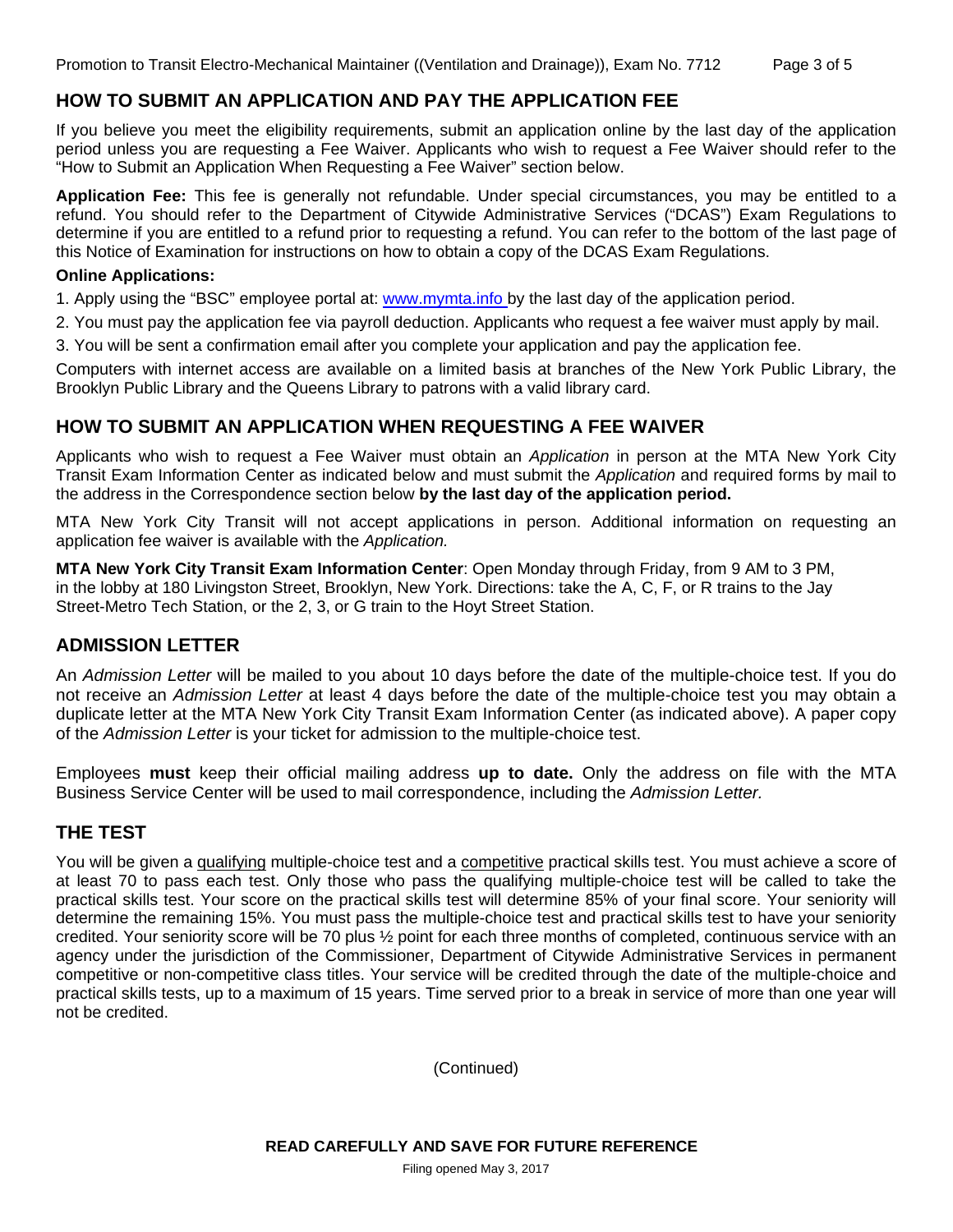#### **THE TEST (CONTINUED)**

Veterans' or Disabled Veterans' Credit will be granted only to eligible passing candidates who request that such credit be applied. Veterans' or Disabled Veterans' Credit should be requested at the time of application, but **must** be requested before the date the eligible list is established. Claims for Veterans' or Disabled Veterans' Credit cannot be made once the eligible list is established.

The qualifying multiple-choice test may include questions on basic electrical theory; electrical, mechanical, pneumatic and hydraulic devices and components related to the ventilation and drainage trade; proper selection and use of tools, instruments and materials; safe, proper and efficient work practices; reading and interpreting blueprints and drawings; performing job-related calculations; keeping records and other related areas.

The competitive practical skills test may include tasks related to the installation, testing, maintenance, and repair of electrical, electronic, mechanical, and electro-mechanical components and systems related to the ventilation and drainage trade, including the selection and use of appropriate tools, materials, and measuring devices; related mechanical work; reading and interpreting technical drawings; shop math; safe work practices and procedures; and other related areas.

#### **TEST ADMINISTRATION GUIDELINES**

**Warning:** You are not permitted to enter the test site with cellular phones, beepers, pagers, cameras, portable media players, or other electronic devices. Calculators are permitted; however, they must be hand-held, battery or solar-powered, numeric only. Calculators with functions **other than** addition, subtraction, multiplication and division **are prohibited**.

Electronic devices with an alphabetic keyboard or with word processing or data recording capabilities such as planners, organizers, etc. are prohibited. If you use any of these devices in the building at any time before, during or after the test, you may not receive your test results, your test score may be nullified, and your application fee will not be refunded.

You may not have any other person, including children, present with you while you are being processed for or taking the test and no one may wait inside the test site while you are taking the test.

**Leaving:** You must leave the test site once you finish the test. If you leave the test site after being fingerprinted but before finishing the test, you will not be permitted to re-enter. If you disregard this instruction and re-enter the test site, you may not receive your test results, your test score may be nullified, and your application fee will not be refunded.

**Proof of Identity:** You must present your MTA New York City Transit employee identification card when you arrive to take the tests.

#### **THE TEST RESULTS**

If you pass the competitive multiple-choice test and the qualifying practical skills test and are marked eligible, your name will be placed in final score order on an eligible list and you will be given a list number. You will be notified by mail of your test results. If you meet all requirements and conditions, you will be considered for promotion when your name is reached on the eligible list.

#### **ADDITIONAL INFORMATION**

**Training:** Eligible candidates who are promoted will be required to complete and pass all parts of a training course before the end of an 18-month probationary period. Those probationary employees from the permanent title of Transit Electrical Helper, who do not successfully complete this training course, will be returned to their previous title. Those probationary employees from the title of Transit Electrical Apprentice who do not successfully complete this training course may be returned to their permanent title if they have one, or may be terminated from the title of Transit Electro-Mechanical Maintainer.